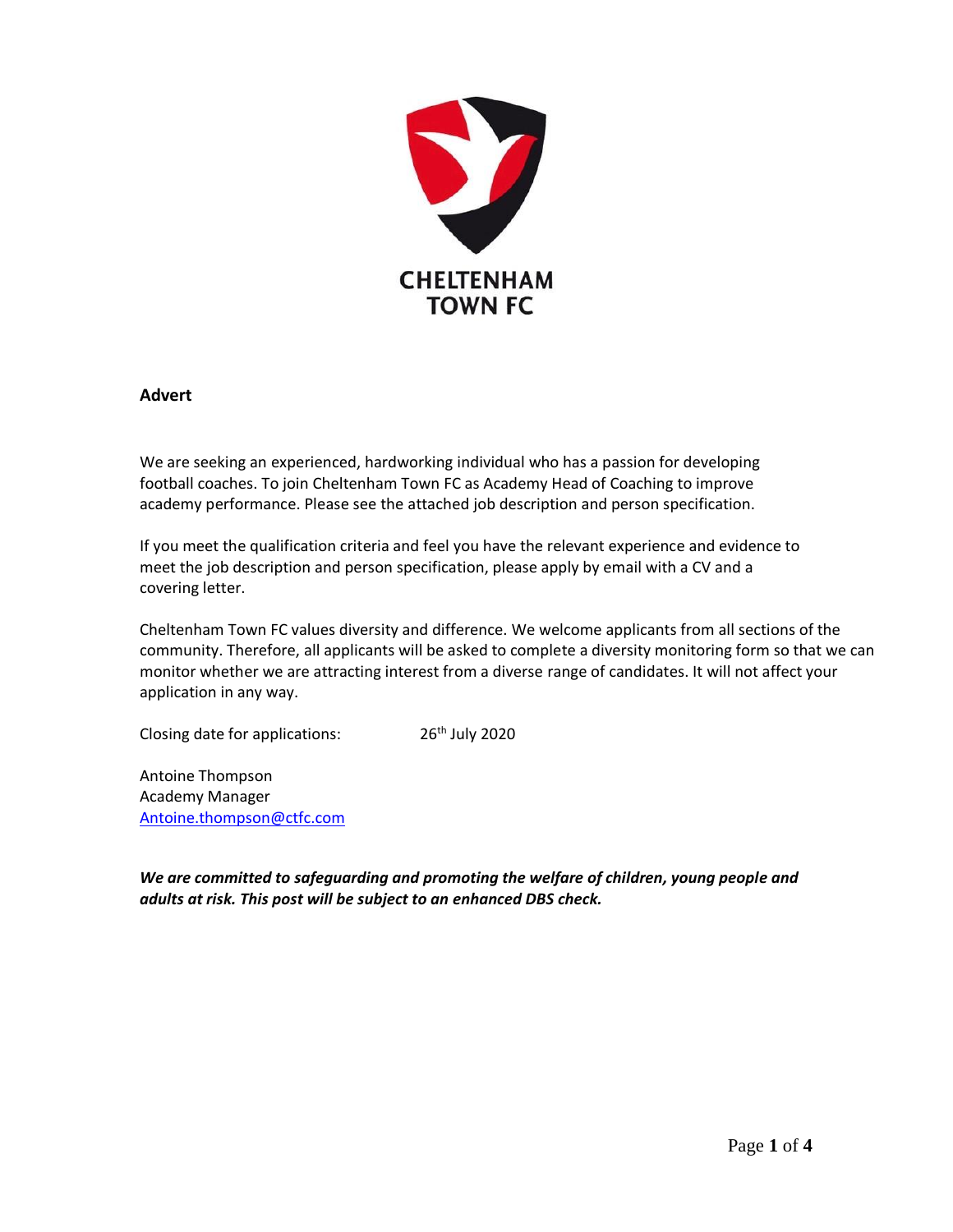## **Cheltenham Town Football Club Academy Job Description and Person Specification**



| <b>Job Title</b>                | <b>Academy Head of Coaching (HOC)</b>                                                                                                             |  |
|---------------------------------|---------------------------------------------------------------------------------------------------------------------------------------------------|--|
| <b>Responsible to</b>           | Academy Manager                                                                                                                                   |  |
| <b>Build Relationships with</b> | Internal:                                                                                                                                         |  |
|                                 | Academy Manager, Lead Phase Coaches, Coaches (Part Time), Heads of                                                                                |  |
|                                 | department, First Team staff and Players.                                                                                                         |  |
|                                 |                                                                                                                                                   |  |
|                                 | External:                                                                                                                                         |  |
|                                 | Premier League & Football League, FA, Universities/colleges, FAYCD, and                                                                           |  |
|                                 | PFA.                                                                                                                                              |  |
| <b>Salary</b>                   | £25k per annum                                                                                                                                    |  |
| <b>Job Description</b>          |                                                                                                                                                   |  |
| Location                        | Cheltenham Town FC Training Ground, Cheltenham, GL51 9RX                                                                                          |  |
| <b>Working pattern and</b>      | Full time (35 hours)                                                                                                                              |  |
| <b>Work base</b>                | Flexible working arrangements/hours<br>$\bullet$                                                                                                  |  |
|                                 | Required to work outside of normal office hours, at evenings and<br>$\bullet$                                                                     |  |
|                                 | weekends, on bank holidays and public holidays.                                                                                                   |  |
|                                 | Required to work across different sites.<br>$\bullet$                                                                                             |  |
| <b>Travel</b>                   | Regular travel to fixtures, meetings and other events in connection with                                                                          |  |
|                                 | performance of the duties.                                                                                                                        |  |
| Overall purpose of the job      | To establish a sustainable system and approach to coach development<br>within the Academy in line with the club's philosophy, culture and values. |  |
|                                 |                                                                                                                                                   |  |
|                                 | To develop coaches so that they improve and perform to the best of their                                                                          |  |
|                                 | potential and subsequently maximising the potential of the players that they                                                                      |  |
|                                 | work with.                                                                                                                                        |  |
| <b>Key Tasks &amp;</b>          | <b>Personal Development</b>                                                                                                                       |  |
| <b>Responsibilities</b>         | Undertake self-development to ensure knowledge in relation to all                                                                                 |  |
|                                 | aspects of coaching and coach development is up-to-date and forward                                                                               |  |
|                                 | thinking:                                                                                                                                         |  |
|                                 | Coach occasionally to maintain 'hands on' competence.<br>٠                                                                                        |  |
|                                 | Provide occasional cover for absent coaches.                                                                                                      |  |
|                                 |                                                                                                                                                   |  |
|                                 | <b>Coach Requirements</b>                                                                                                                         |  |
|                                 | Training & development of coaches using a broad range of techniques<br>e.g. demonstrations, feedback and mentoring.                               |  |
|                                 | Ensure coaches have a clear understanding and acceptance of their<br>$\bullet$                                                                    |  |
|                                 | development needs:                                                                                                                                |  |
|                                 | Provide a clear, up-to-date Training Needs Analysis (TNA) of                                                                                      |  |
|                                 | every individual coach's current and required level of                                                                                            |  |
|                                 | performance.                                                                                                                                      |  |
|                                 | Observe coach performance and provide feedback to aid                                                                                             |  |
|                                 | development.                                                                                                                                      |  |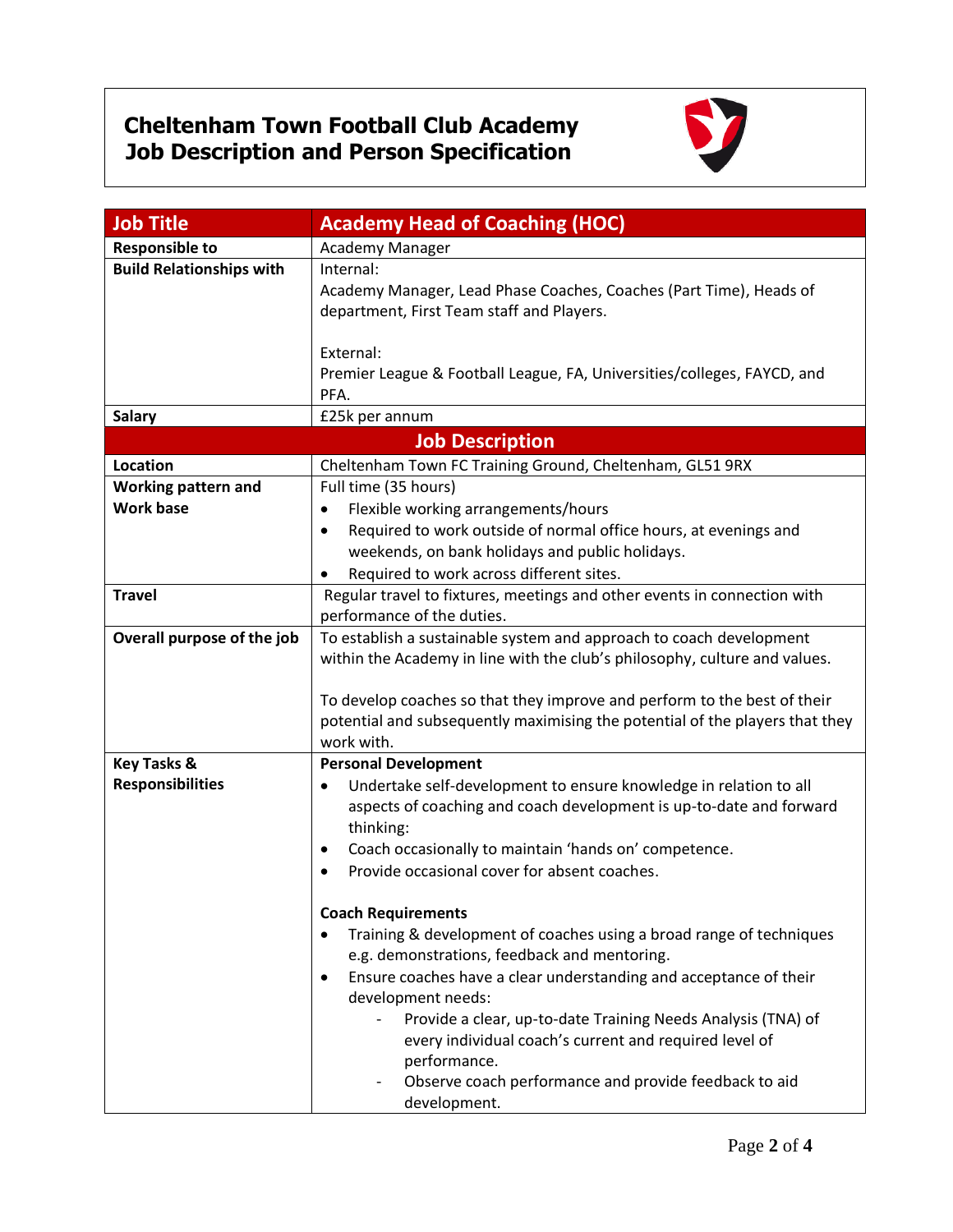| <b>Coach Competency Framework (CCF)</b>                                            |
|------------------------------------------------------------------------------------|
| Implement our Coach Competency Framework (CCF) to monitor and                      |
| evaluate coaches in order to develop DAPs and group coach development              |
| opportunities.                                                                     |
|                                                                                    |
| <b>Development Action Plan (DAP)</b>                                               |
| Ensure every coach has a personalised Development Action Plan (DAP) that           |
| is tailored to meet their needs and which they buy-in to as a 'living'             |
| document:                                                                          |
| Working with coaches to develop their abilities and potential.<br>$\bullet$        |
| Provide 1:1 coaching to coaches to develop the coach's skill.<br>٠                 |
| Record training sessions and provide footage for coaches to evaluate.<br>$\bullet$ |
|                                                                                    |
| <b>Development Programmes/CPD events</b>                                           |
| Design and deliver development interventions based on the Academy                  |
| Performance Plan (APP) and common aspects identified in the coaches DAPs:          |
| Design and deliver programmes of suitable development and CPD events<br>$\bullet$  |
| Ensure the qualification status of the Clubs coaching workforce is                 |
| assessed and ensure all coaches hold required qualifications for their             |
| role and age group and have a CPD plan to ensure licencing is up-to-date           |
|                                                                                    |
| <b>Multidisciplinary Team (MDT)</b>                                                |
| Ensure coaches working effectively as part of a multidisciplinary team (MDT):      |
| Ensure coaches understand how to work effectively in a MDT and can<br>$\bullet$    |
| identify and believe in the benefits of doing so.                                  |
| Build relationships and utilise expertise of MDT.                                  |
|                                                                                    |
| <b>Coaching Curriculum, Playing and Coaching Philosophy</b>                        |
| Ensure the Academy's Coaching Curriculum is consistently delivered in line         |
| with the Academy's (and/or Club's) Playing Philosophy and Coaching                 |
| Philosophy:                                                                        |
| Monitor coaches' session plans and evaluations up to standard and                  |
| upload onto PMA.                                                                   |
| Monitor and check coaches game planning (matchday/individual                       |
| objectives) are up to standard and evaluations.                                    |
| Monitor and check the standard of coaches feedback to players on a<br>$\bullet$    |
| weekly basis on PMA.                                                               |
| Contribute to the development of an autonomous learning environment<br>$\bullet$   |
| where people take responsibility for their own development, feel able to           |
| learn from their mistakes and have opportunity to experiment outside of            |
| their comfort zone.                                                                |
|                                                                                    |
| Such other duties as may be appropriate to achieve the objectives of the           |
| post and to assist the Academy Manager.                                            |
|                                                                                    |